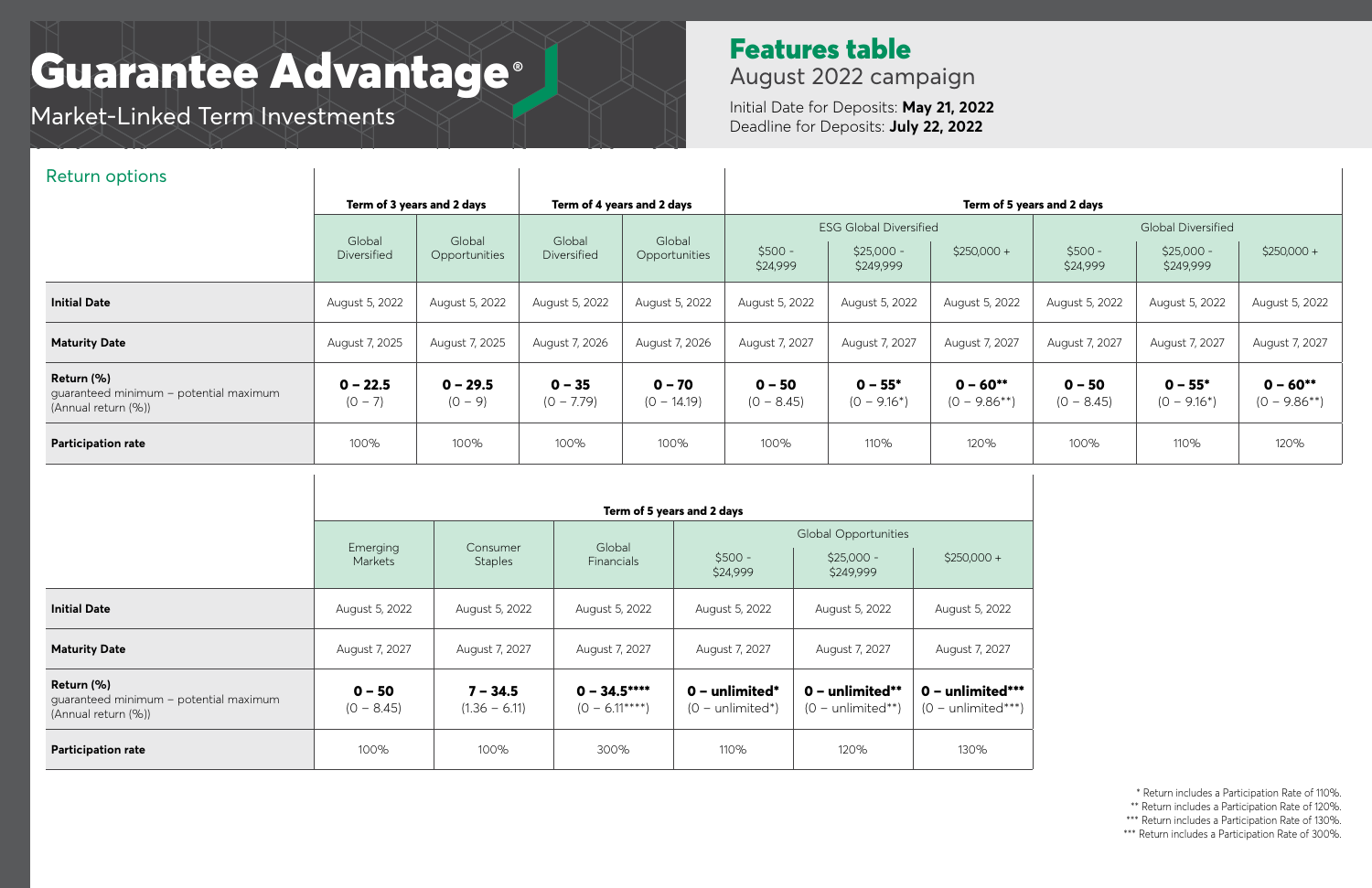## Baskets of Securities

• Goodman Group operties Inc. rd Enterprise Co. tional Inc.

Corp SA etric SE Ltd.

ents Inc. 1e Oyj

#### **ESG Global Diversified**

 $t$  AG

| <b>Consumer Staples</b>                                                                                                                                                                                        | <b>Emerging Markets</b>                                                                                                                                                                                                                                                                                                       |                                                                                                                                                                                                                                                                                                                                                                                     |
|----------------------------------------------------------------------------------------------------------------------------------------------------------------------------------------------------------------|-------------------------------------------------------------------------------------------------------------------------------------------------------------------------------------------------------------------------------------------------------------------------------------------------------------------------------|-------------------------------------------------------------------------------------------------------------------------------------------------------------------------------------------------------------------------------------------------------------------------------------------------------------------------------------------------------------------------------------|
| • Coca-Cola Co/The<br>• Danone SA<br>• General Mills Inc.<br>• Kao Corp.<br>· Koninklijke Ahold Delhaize NV<br>· Loblaw Cos Ltd.<br>· Nestlé SA<br>• Procter & Gamble Co./The<br>• Tesco PLC<br>• Unilever PLC | · China Life Insurance Co. Ltd.<br>· China Merchants Bank Co. Ltd.<br>· Fomento Economico Mexicano SAB de CV<br>• Hyundai Motor Co.<br>· Industrial & Commercial Bank of China Ltd.<br>· Infosys Ltd.<br>• Kia Motors Corp.<br>• Ping An Insurance Group Co. of China Ltd.<br>$\cdot$ POSCO<br>· Samsung Electronics Co. Ltd. | • Alstom SA<br>$\cdot$ CGI Inc.<br>• Denso Corp.<br>· Deutsche Post<br>· Eisai Co. Ltd.<br>• First Solar Inc.<br>· Goodman Grou<br>• Healthpeak Pro<br>• Hewlett Packard<br>· Magna Internati<br>• Microsoft Corp.<br>• Mowi ASA<br>• Orsted AS<br>· Red Electrica C<br>· Schneider Elect<br>· Sekisui House L<br>• Terna SPA<br>· Texas Instrumer<br>• UPM-Kymmene<br>• Vonovia SE |
|                                                                                                                                                                                                                |                                                                                                                                                                                                                                                                                                                               |                                                                                                                                                                                                                                                                                                                                                                                     |

• Deutsche Post AG  $\frac{1}{2}$  lnc.

ial Corp. rp. td.

 $AG$ 

ers Corp. iion Bank/The

e Group AG

| <b>Global Diversified</b>              | <b>Global Financials</b>             |                    |
|----------------------------------------|--------------------------------------|--------------------|
| • Abbott Laboratories                  | • Allianz SE                         | • Algonquin Powe   |
| • Allianz SE                           | • American Express Co.               | · Canadian Imper   |
| $\cdot$ BCE Inc.                       | $\cdot$ AXA SA                       | $\cdot$ Danone SA  |
| • BNP Paribas SA                       | • Bank of New York Mellon Corp./The  | • Denso Corp.      |
| • Canadian National Railway Co.        | • Bank of Nova Scotia/The            | • Deutsche Post /  |
| • Hewlett Packard Enterprise Co.       | • BNP Paribas SA                     | · Gilead Sciences  |
| • Iberdrola SA                         | • Canadian Imperial Bank of Commerce | · Iberdrola SA     |
| · Intel Corp.                          | • Charles Schwab Corp./The           | • KDDI Corp.       |
| • Koninklijke Philips NV               | • HSBC Holdings PLC                  | · Manulife Financi |
| • Manulife Financial Corp.             | • ING Groep NV                       | • McDonald's Cor   |
| • McDonald's Corp.                     | • Lloyds Banking Group PLC           | · Nintendo Co. Lt  |
| · Nestlé SA                            | · Muenchener Rueckversicherungs AG   | • Rio Tinto Ltd.   |
| · Nintendo Co. Ltd.                    | • National Australia Bank Ltd.       | · Roche Holding    |
| • Restaurant Brands International Inc. | • National Bank of Canada            | · Sanofi           |
| • Rio Tinto Ltd.                       | • Power Corporation of Canada        | • Swisscom AG      |
| · Sanofi                               | • Progressive Corp./The              | • TELUS Corp.      |
| • Siemens AG                           | • Sampo Oyj                          | • Thomson Reute    |
| • Swisscom AG                          | • Sun Life Financial Inc.            | · Toronto-Domini   |
| · Wesfarmers Ltd.                      | · Swiss Re AG                        | • Unilever PLC     |
| • Wolters Kluwer NV                    | • UBS Group AG                       | · Zurich Insurance |
|                                        |                                      |                    |

#### **Global Opportunities**

er & Utilities Corp. rial Bank of Commerce